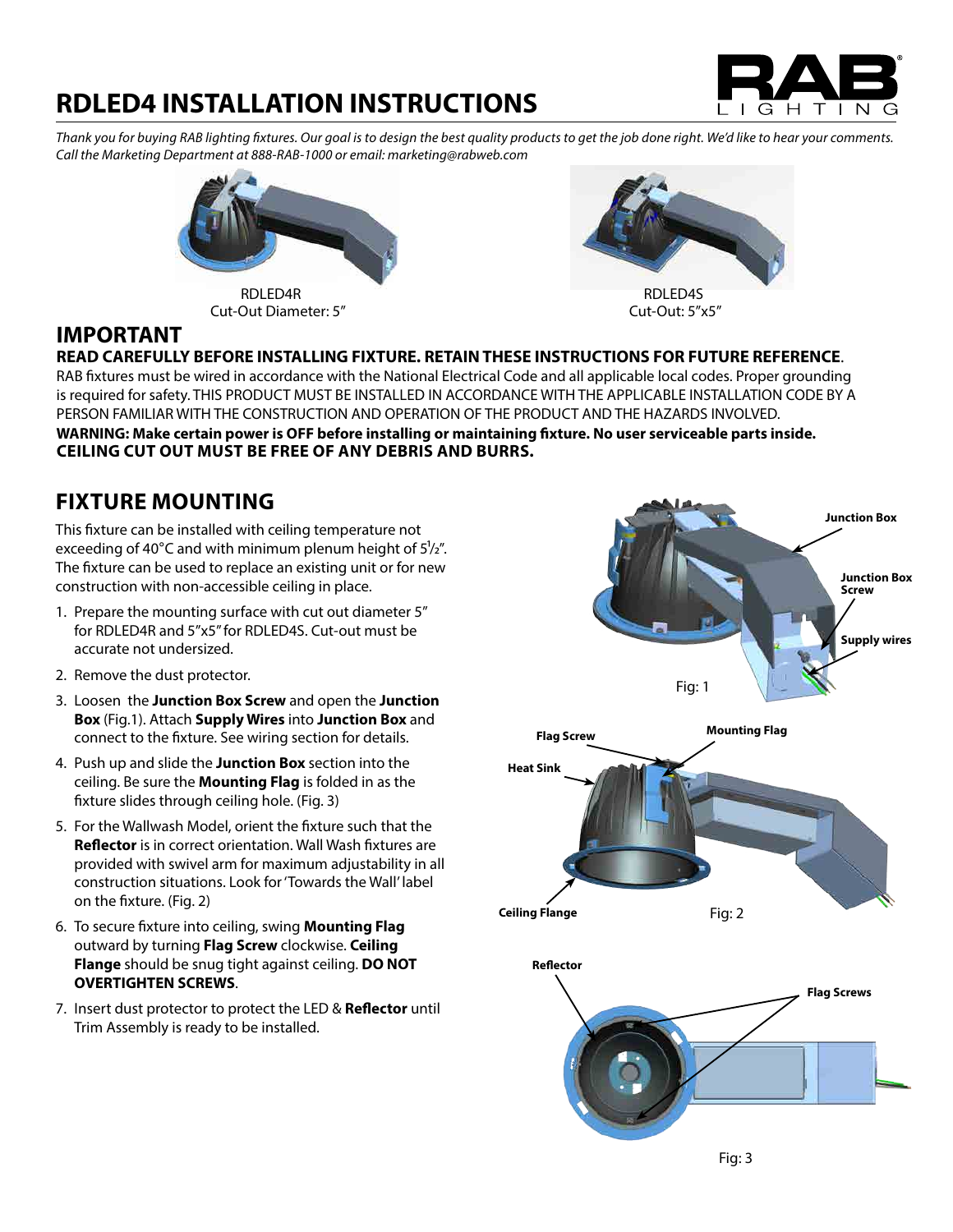# **RDLED4 INSTALLATION INSTRUCTIONS**



*Thank you for buying RAB lighting fixtures. Our goal is to design the best quality products to get the job done right. We'd like to hear your comments. Call the Marketing Department at 888-RAB-1000 or email: marketing@rabweb.com*

### **TRIM ASSEMBLY MOUNTING**

- 1. Check to ensure the **Trim clip opening** is free of debris and paint.
- 2. Match the **Trim Spring Clip** to **Spring Clip Opening** and snap the **Trim Assembly** into **Trim clip opening**. Trim ring should be flush to ceiling as shown in Fig. 4.
- 3. For the Wallwash Model, aim the fixture such that the reflector is in correct orientation. Look for 'Towards the Wall' label on the reflector.

### **WIRING**

**RISK OF FIRE**. Universal voltage driver permits operation at 120V thru 277V, 50 or 60 Hz. For Non-Dimming, Electronic Low Voltage (ELV) and Triac Dimming follow the wiring directions in Fig. 5.

- 1. Connect the GROUND wire from fixture to supply ground.
- 2. Connect the black fixture lead to the (+) LINE supply lead.
- 3. Connect the white fixture lead to the (-) COMMON supply lead.



Lutron L3D Hi-Lume series drivers work with Lutron 3-Wire Control (Fig. 6) or EcoSystem Digital Controls (Fig. 7). *Note: See www.lutron.com for complete instructions and functional compatibility of Lutron drivers with Lutron or other control systems/ dimmers.*





#### **Easy Installation & Product Help**

**Tech Help Line** Call our experts 888 RAB-1000 **Trim clip opening Trim Clip Trim Assembly** Fig: 4

#### **CLEANING & MAINTENANCE**

**CAUTION: Be sure fixture temperature is cool enough to touch. Do not clean or maintain while fixture is energized.**

- 1. Do not open fixture to clean the LED. Do not touch the LED.
- 2. Do not touch reflector, lens or trim cone.
- 3. Do not clean any fixture surface with wood base cleaning material such as paper towels or tissues. Only use micro fiber cleaning cloth.

### **TROUBLESHOOTING**

- 1. Check that the line voltage at the fixture is correct. Refer to wiring directions.
- 2. Is the fixture grounded properly?
- 3. For questions on compatibility of dimmers purchased separately or existing dimmers, refer to www.rabweb.com
- 4. If the LED is blinking the fixture may be overheating. Remove the Trim assembly and if the fixture is labeled 'BLINKING LIGHT OF THIS THERMALLY PROTECTED LUMINAIRE MAY INDICATE OVERHEATING' allow the fixture to cool down. Determine cause of overheating and remove. Fixtures with this label have a thermal protector that turns fixture off above a certain temperature. It will automatically restart when cool.

Fig: 7 *Note: These instructions do not cover all details or variations in equipment nor do they provide for every possible situation during installation, operation or maintenance. RAB cannot troubleshoot Lutron systems and have provided only basic information. See www.lutron.com for complete instructions and functional compatibility of Lutron Drivers with Lutron or other Control systems/ dimmers.*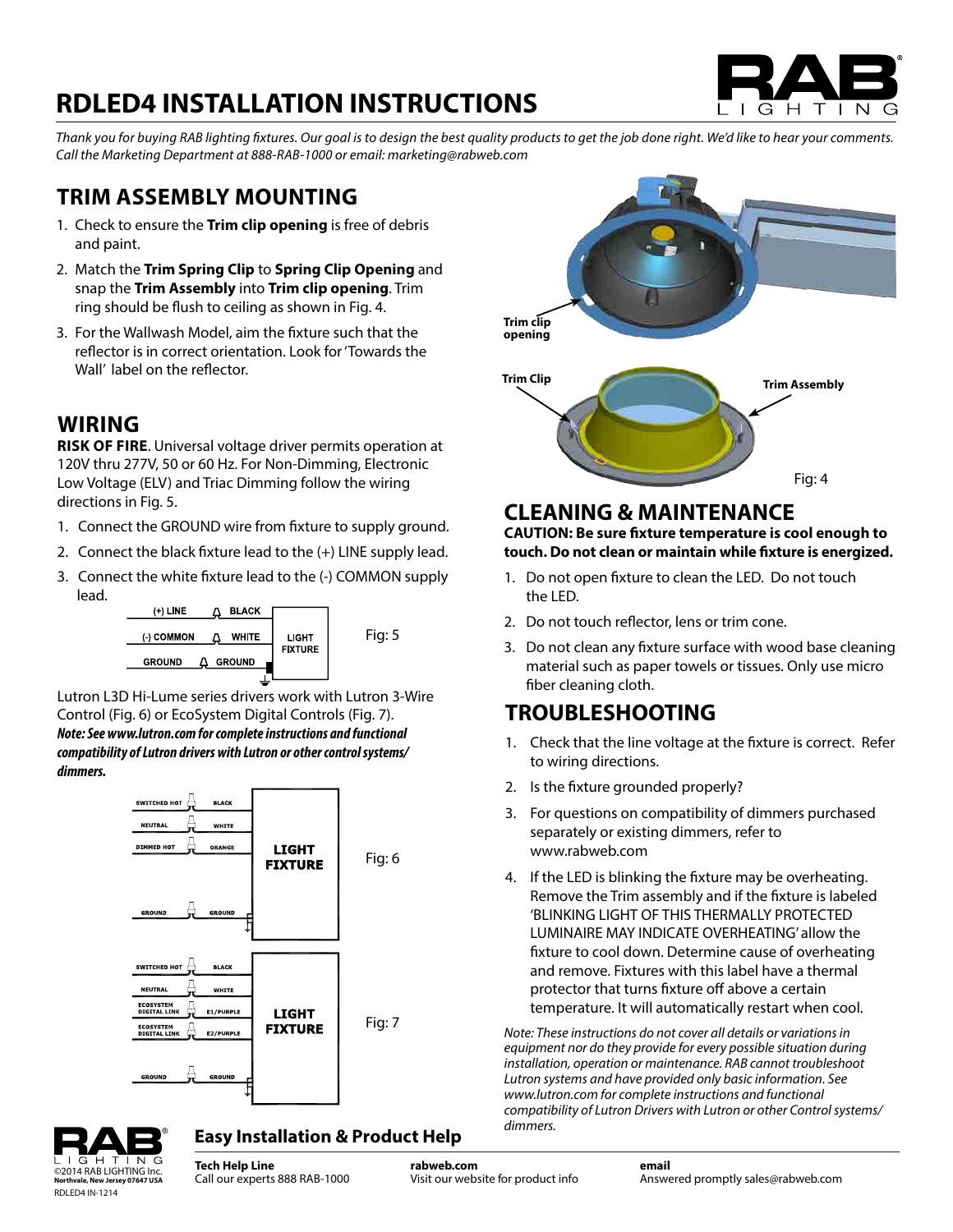

## **RDLED4 INSTALLATION INSTRUCTIONS**

*Thank you for buying RAB lighting fixtures. Our goal is to design the best quality products to get the job done right. We'd like to hear your comments. Call the Marketing Department at 888-RAB-1000 or email: marketing@rabweb.com*

### **DIMENSIONAL DRAWING**

**RDLED4R**



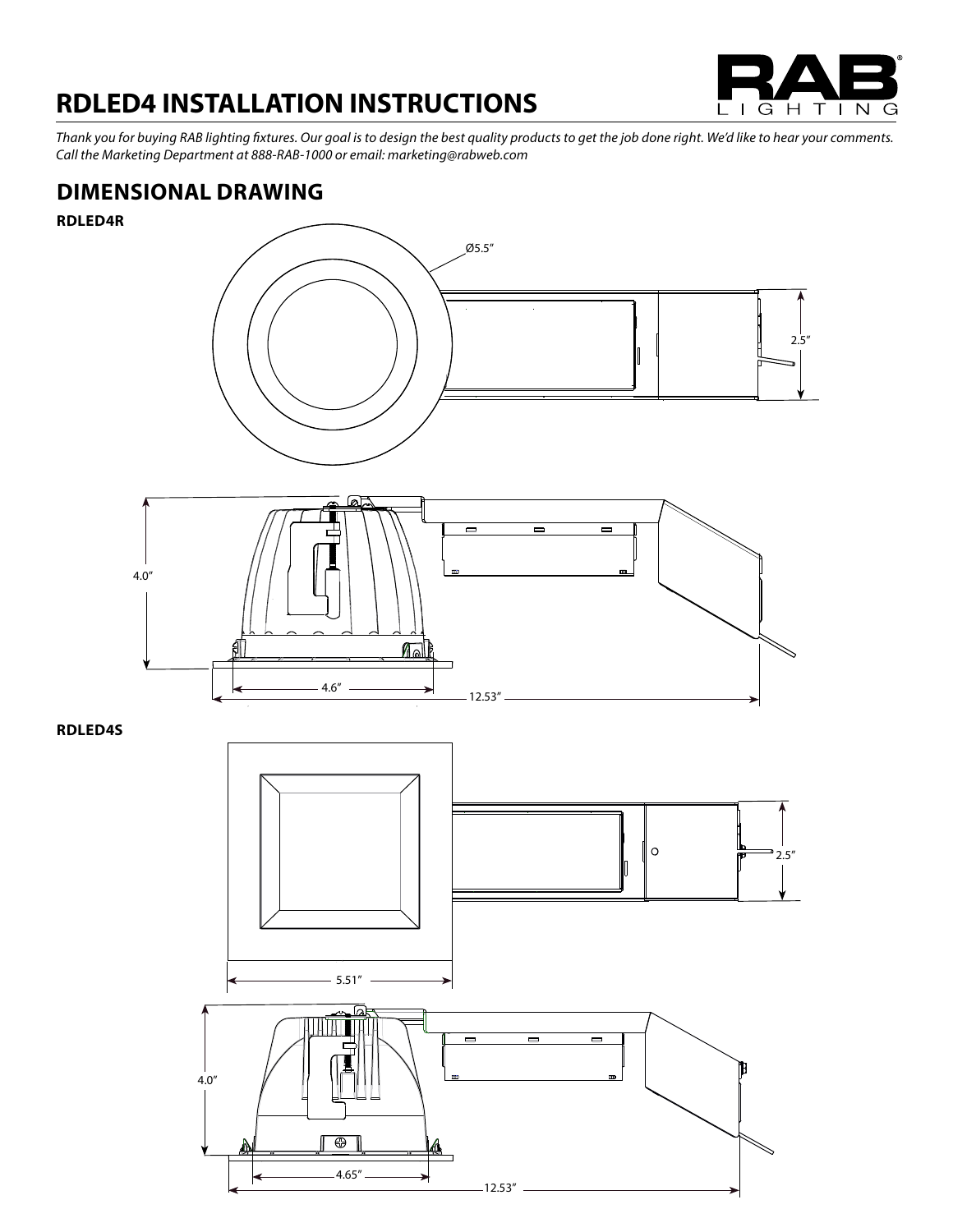# G H  $\top$

## **RDLED6 INSTALLATION INSTRUCTIONS**

*Thank you for buying RAB lighting fixtures. Our goal is to design the best quality products to get the job done right. We'd like to hear your comments. Call the Marketing Department at 888-RAB-1000 or email: marketing@rabweb.com*



Cut-Out Diameter: 7" Cut-Out: 7"x7"



### **IMPORTANT**

#### **READ CAREFULLY BEFORE INSTALLING FIXTURE. RETAIN THESE INSTRUCTIONS FOR FUTURE REFERENCE**.

RAB fixtures must be wired in accordance with the National Electrical Code and all applicable local codes. Proper grounding is required for safety. THIS PRODUCT MUST BE INSTALLED IN ACCORDANCE WITH THE APPLICABLE INSTALLATION CODE BY A PERSON FAMILIAR WITH THE CONSTRUCTION AND OPERATION OF THE PRODUCT AND THE HAZARDS INVOLVED. **WARNING: Make certain power is OFF before installing or maintaining fixture. No user serviceable parts inside. CEILING CUT OUT MUST BE FREE OF ANY DEBRIS AND BURRS.**

### **FIXTURE MOUNTING**

This fixture can be installed with ceiling temperature not exceeding of 40 $\degree$ C and with minimum ceiling height of  $5\frac{1}{2}$ ". The fixture can be used to replace an existing unit or for new 4 construction with non-accessible ceiling in place.

- 1. Prepare the mounting surface with cut out diameter 7" for RDLED6R and 7"x7" for RDLED6S. Cut-out must be accurate not undersized.
- 2. Remove the dust protector.
- 3. Loosen the **Junction Box Screw** and open the **Junction**  4 **Box** (Fig.1). Attach **Supply Wires** into **Junction Box** and connect to the fixture. See wiring section for details.
- 4. Push up and slide the **Junction Box** section into the ceiling. Be sure the **Mounting Flag** is folded in as the fixture slides through ceiling hole. (Fig. 3)
- 5. For the Wallwash Model, orient the fixture such that the provided with swivel arm for maximum adjustability in all construction situations. Look for 'Towards the Wall' label on the fixture. (Fig. 2)
- 6. To secure fixture into ceiling, swing **Mounting Flag** outward by turning **Flag Screw** clockwise. **Ceiling OVERTIGHTEN SCREWS**.
- 7. Insert dust protector to protect the LED & **Reflector** until Trim Assembly is ready to be installed.

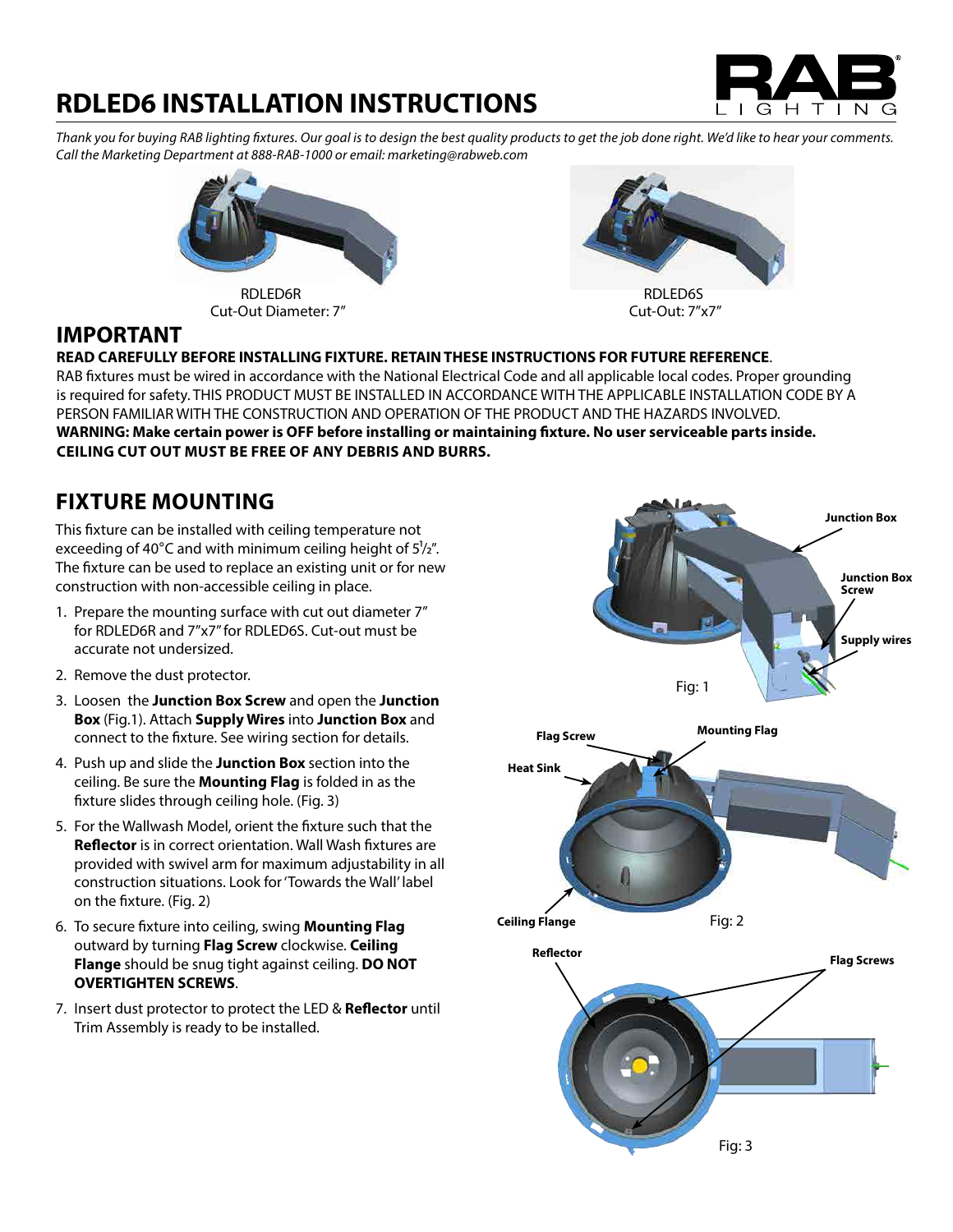# **RDLED6 INSTALLATION INSTRUCTIONS**



*Thank you for buying RAB lighting fixtures. Our goal is to design the best quality products to get the job done right. We'd like to hear your comments. Call the Marketing Department at 888-RAB-1000 or email: marketing@rabweb.com*

### **TRIM ASSEMBLY MOUNTING**

- 1. Check to ensure the **Trim clip opening** is free of debris and paint.
- 2. Match the **Trim Spring Clips** (3) to **Sping Clip Openings**. D**Trim Ring** should be flush to ceiling. *Note: For round fixtures, Trim Spring Clip Opening Pattern is not Symmetrical. Trim Ring must be orientated as in Fig. 4. Install Trim Spring Clip marked with red dot on Trim Ring into the Spring Clip Opening marked with red dot as in Fig. 4.*
- 3. For the Wallwash Model, aim the fixture such that the Wall' label on the reflector.

#### **WIRING**

**RISK OF FIRE**. Universal voltage driver permits operation at 120V thru 277V, 50 or 60 Hz. For Non-Dimming, Electronic Low Voltage (ELV) and Triac Dimming follow the wiring directions in Fig. 5.

- 1. Connect the GROUND wire from fixture to supply ground.
- 2. Connect the black fixture lead to the (+) LINE supply lead.
- 3. Connect the white fixture lead to the (-) COMMON supply lead.



Lutron L3D Hi-Lume series drivers work with Lutron 3-Wire Control (Fig. 6) or EcoSystem Digital Controls (Fig. 7). *Note: See www.lutron.com for complete instructions and functional compatibility of Lutron drivers with Lutron or other control systems/ dimmers.*





### **CLEANING & MAINTENANCE**

#### **CAUTION: Be sure fixture temperature is cool enough to** touch. Do not clean or maintain while fixture is energized.

- 1. Do not open fixture to clean the LED. Do not touch the LED. <sup>1</sup> <sup>4</sup> $\overline{\phantom{a}}$  , and  $\overline{\phantom{a}}$  , and  $\overline{\phantom{a}}$ 
	- 2. Do not touch reflector, lens or trim cone.
	- 3. Do not clean any fixture surface with wood base cleaning material such as paper towels or tissues. Only use micro fiber cleaning cloth.

### **TROUBLESHOOTING**

- any represent that the line voltage at the fixture is correct. Refer and the Matthout Theorem and the Matthout Theorem and the Matthout Theorem and Theorem and Theorem and Theorem and Theorem and Theorem and Theorem and Th to wiring directions. ic voitag
	- 2. Is the fixture grounded properly?
	- 3. For questions on compatibility of dimmers purchased separately or existing dimmers, refer to www.rabweb.com
	- 4. If the LED is blinking the fixture may be overheating. Remove the Trim assembly and if the fixture is labeled 'BLINKING LIGHT OF THIS THERMALLY PROTECTED LUMINAIRE MAY INDICATE OVERHEATING' allow the fixture to cool down. Determine cause of overheating and remove. Fixtures with this label have a thermal protector that turns fixture off above a certain temperature. It will automatically restart when cool.

Fig: 7 *Note: These instructions do not cover all details or variations in equipment nor do they provide for every possible situation during installation, operation or maintenance. RAB cannot troubleshoot Lutron systems and have provided only basic information. See www.lutron.com for complete instructions and functional compatibility of Lutron Drivers with Lutron or other Control systems/ dimmers.*



#### **Easy Installation & Product Help**

**Tech Help Line** ©2014 RAB LIGHTING Inc. Part of the interpertunce of the Indian Collection of the Indian Collection of the Indian Collection of the Indian Collection of the Indian Collection of the Indian Collection of the Indian Collecti **rabweb.com** Visit our website for product info